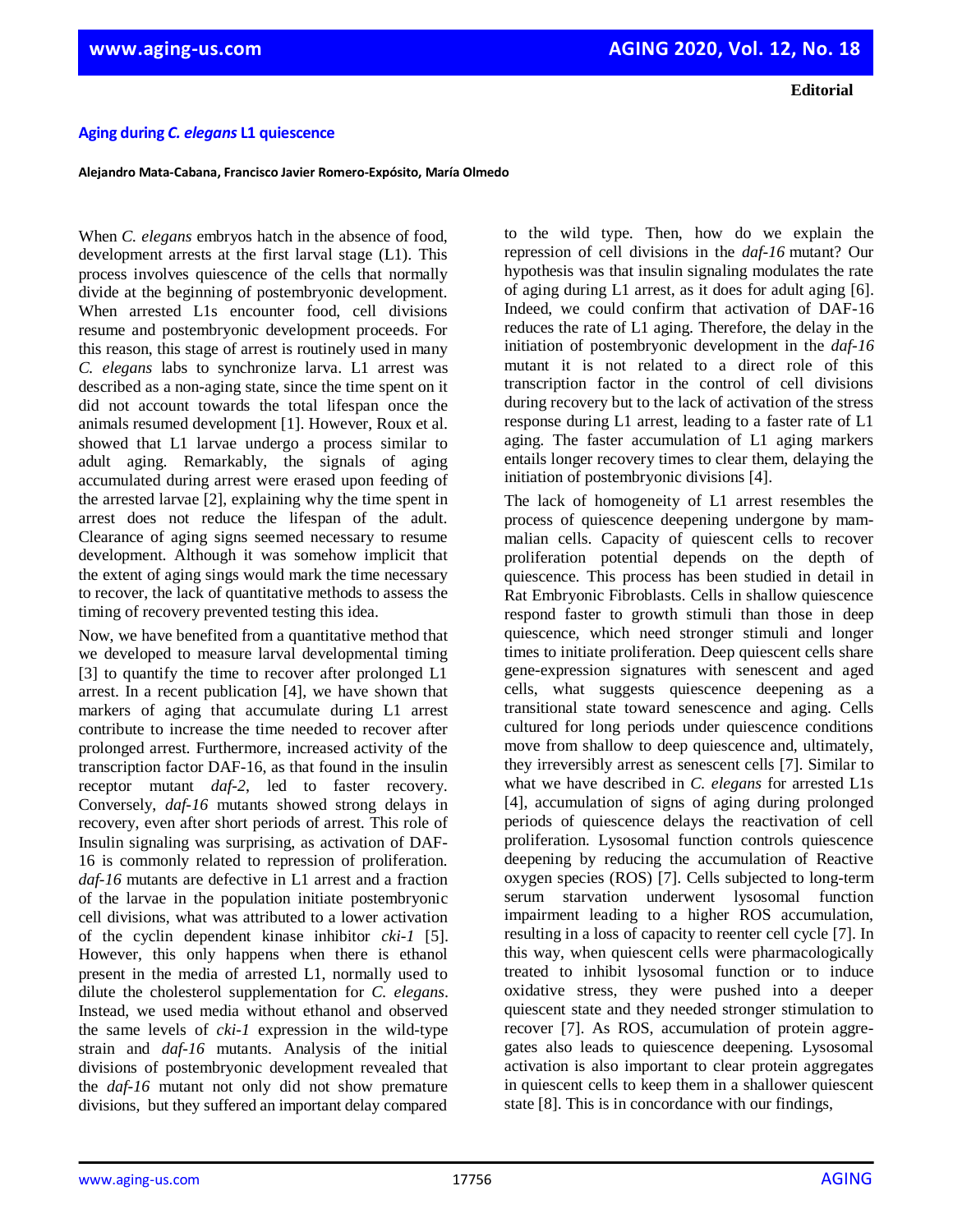

**Figure 1. Parallelisms between quiescence deepening and L1 ageing. (A)** Upon removal of growth factors, REF (Rat Embryonic Fibroblast) enter cell quiescence, a reversible, non-proliferative state. Cells progressively undergo quiescence deepening as they accumulate ROS and protein aggregates. After prolonged quiescence, cells require stronger stimulation and take longer to exit quiescence and return to proliferation. Eventually cells reach senescence, an irreversible state of cell arrest. **(B)** L1 arrested *C. elegans* larvae show a similar process to quiescence deepening. Prolonged arrest entails a process named L1 aging, that also involves accumulation of ROS and protein aggregates. We have shown that prolonged quiescence leads to a delay in the initiation of postembryonic cell divisions. Before dying as arrested L1, larvae lose the capacity to recover from L1 arrest, a process that could be compared to cell senescence. **(C)** Insulin signalling modulated the process of L1 aging. Activation of the transcription factor DAF-16, as that sound in *daf-2* mutants, leads to a slower rate of L1 aging. As a consequence, after the same time in L1 arrest, *daf-2* mutants accumulate less markers of aging. This allows a faster recovery once larvae encounter food. *daf-16* mutants, show faster L1 ageing and the initiation of postembryonic divisions upon feeding is delayed compared to the wild type.

where arrested larvae with higher levels of ROS and protein aggregation needed longer times to recover and to initiate post-embryonic development. This leads us to raise the idea of the quiescence depth in the context of *C. elegans* and to propose arrested L1 larvae as a model for the study of this process. The control of the quiescence depth is fundamental to maintain the tissue regenerative potential, but also, the dysregulation of the cellular quiescence can result in hyperproliferation that leads to cancer. Therefore, the understanding of the molecular mechanisms underlying this phenomenon is of special interest and the *C. elegans* model is a useful tool to gain knowledge about these processes (Figure 1).

## **REFERENCES**

- 1. Johnson TE, et al*.* Mech Ageing Dev. 1984; 28:23–40. [https://doi.org/10.1016/0047-6374\(84\)90150-7](https://doi.org/10.1016/0047-6374(84)90150-7) PMID[:6542614](https://www.ncbi.nlm.nih.gov/entrez/query.fcgi?cmd=Retrieve&db=PubMed&list_uids=6542614&dopt=Abstract)
- 2. Roux AE, et al*.* Cell Metab. 2016; 23:1113–26. <https://doi.org/10.1016/j.cmet.2016.05.024> PMID[:27304510](https://www.ncbi.nlm.nih.gov/entrez/query.fcgi?cmd=Retrieve&db=PubMed&list_uids=27304510&dopt=Abstract)
- 3. Olmedo M, et al. Genetics. 2015; 201:443–48. <https://doi.org/10.1534/genetics.115.179242> PMID[:26294666](https://www.ncbi.nlm.nih.gov/entrez/query.fcgi?cmd=Retrieve&db=PubMed&list_uids=26294666&dopt=Abstract)
- 4. Olmedo M, et al. Aging Cell. 2020; 19:e13085. <https://doi.org/10.1111/acel.13085> PMID[:31852031](https://www.ncbi.nlm.nih.gov/entrez/query.fcgi?cmd=Retrieve&db=PubMed&list_uids=31852031&dopt=Abstract)
- 5. Baugh LR, Sternberg PW. Curr Biol. 2006; 16:780–85. <https://doi.org/10.1016/j.cub.2006.03.021> PMID[:16631585](https://www.ncbi.nlm.nih.gov/entrez/query.fcgi?cmd=Retrieve&db=PubMed&list_uids=16631585&dopt=Abstract)
- 6. Kenyon CJ. Nature. 2010; 464:504–12. <https://doi.org/10.1038/nature08980> PMID[:20336132](https://www.ncbi.nlm.nih.gov/entrez/query.fcgi?cmd=Retrieve&db=PubMed&list_uids=20336132&dopt=Abstract)
- 7. Fujimaki K, et al. Proc Natl Acad Sci USA. 2019; 116:22624–34. <https://doi.org/10.1073/pnas.1915905116> PMID[:31636214](https://www.ncbi.nlm.nih.gov/entrez/query.fcgi?cmd=Retrieve&db=PubMed&list_uids=31636214&dopt=Abstract)
- 8. Leeman DS, et al. Lysosome activation clears aggregates and enhances quiescent neural stem cell activation during aging. Science. 2018; 359:1277–83. <https://doi.org/10.1126/science.aag3048> PMID[:29590078](https://www.ncbi.nlm.nih.gov/entrez/query.fcgi?cmd=Retrieve&db=PubMed&list_uids=29590078&dopt=Abstract)